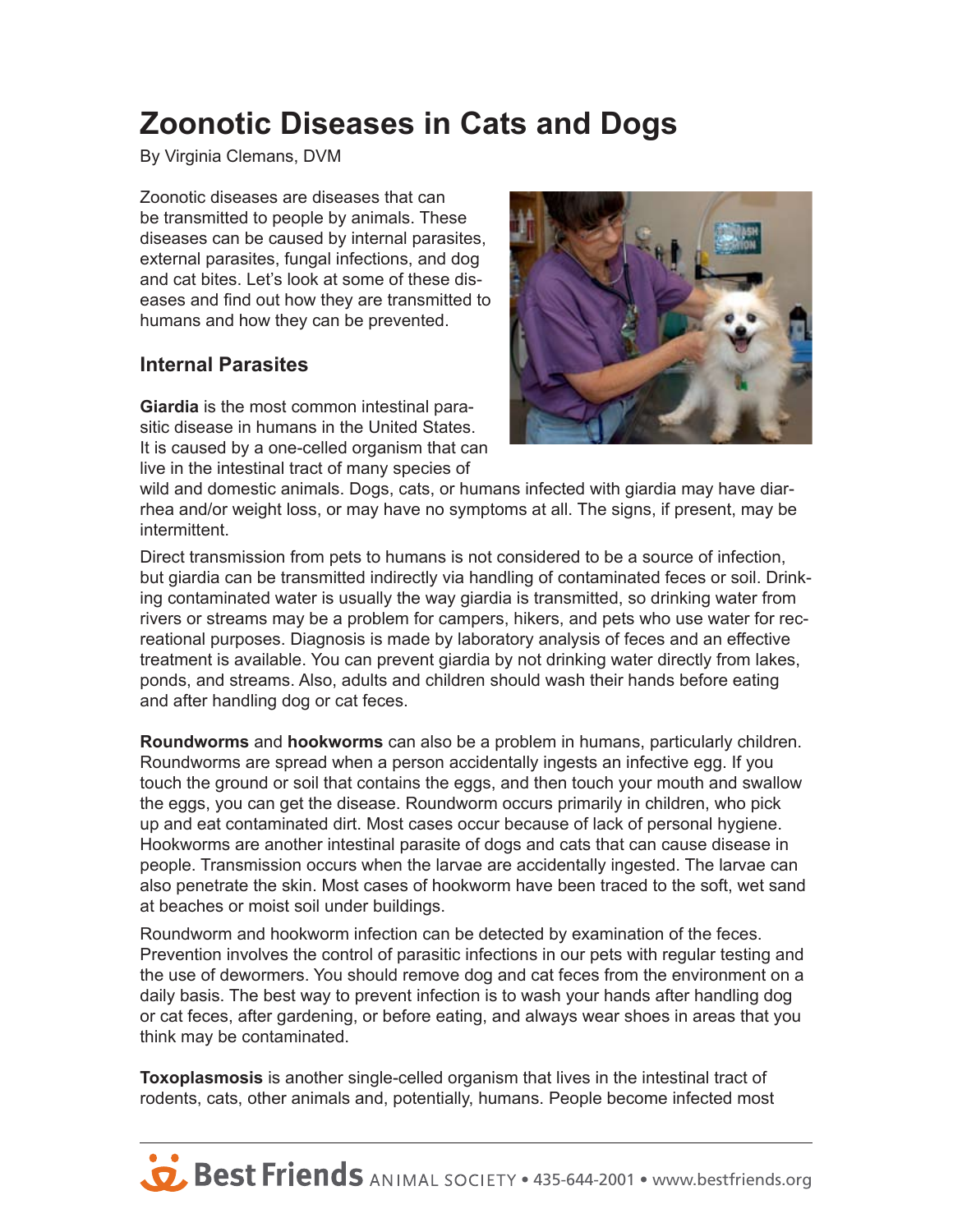commonly by eating undercooked meat. Infection can also occur by accidentally ingesting the organism after handling cat feces or while gardening. Women who are pregnant or considering becoming pregnant should see their physician regarding toxoplasmosis, particularly if they have cats as pets. In pregnant women, the disease can cause miscarriage, stillbirth, and serious birth defects. The best prevention is good personal hygiene. Cat litter boxes should be changed on a daily basis and pregnant women should avoid handling any cat feces or cat litter.

### **External Parasites**

**Fleas** are wingless insects that feed on the blood of animals, including dogs, cats and people. Biting fleas can cause a wide range of signs in dogs and cats, from mild to moderate itching to extreme itching, hair loss and skin sores. People who are bitten by fleas usually have red, irritating, itchy bumps on their ankles and lower legs. If you're allergic to flea saliva, you may have intense itchy reactions that can last for days. The fleas that bite dogs and cats prefer dogs and cats to people. Humans are usually bitten only when the flea burden on the pet becomes overwhelming or when the pet is absent.

There are many effective flea-control medications available that are designed to rid pets and the environment of biting fleas, eggs, and larvae. Your veterinarian can help you choose products that are safe for both your pet and your family. When treating your pet for fleas, be sure to follow package directions carefully for the best and safest results.

**Ticks**, besides being annoying to dogs and cats, can transmit diseases to people. These diseases include Lyme disease and Rocky Mountain spotted fever. There is no evidence of direct transmission of these diseases from pets to people. However, if ticks are found on your dog or cat, then there are ticks in the environment and you are at risk of tick bites and tick-borne disease. People can be bitten by ticks that fall off a pet and by sharing exposure to ticks in the environment. Tick bites and disease transmission increase in warm weather, when ticks are most active.

Treatment is available for tick-borne diseases in animals and humans. The best means of prevention is to avoid tick bites, so avoid tick-infested areas and wear long pants, long sleeves, socks, boots, and repellent when traveling in areas that are habitats for ticks. Pets can be protected by some of the same products used to prevent fleas. Transmission of disease by feeding ticks requires a minimum of 12 to 24 hours of attachment, so ticks should be removed daily from pets and humans.

### **Fungal Infections**

**Ringworm** is a fungal infection of the hair, nails and skin caused by a unique fungus that has adapted to living on animals. The infection is commonly known as ringworm because of the typical circular shape of the skin lesions seen on the skin of humans. There is no "worm" involved, however. Among animals, ringworm is most commonly seen on cats, but dogs and horses can be infected as well. Some animals show no disease signs, while others may have patches of hair loss, scaling, and itching. Few animals show the classic circular, red crusty patches seen in humans.

Cats, dogs and humans most commonly come into contact with the organism from the soil, from infected bedding or brushes, or from other animals. People can even spread